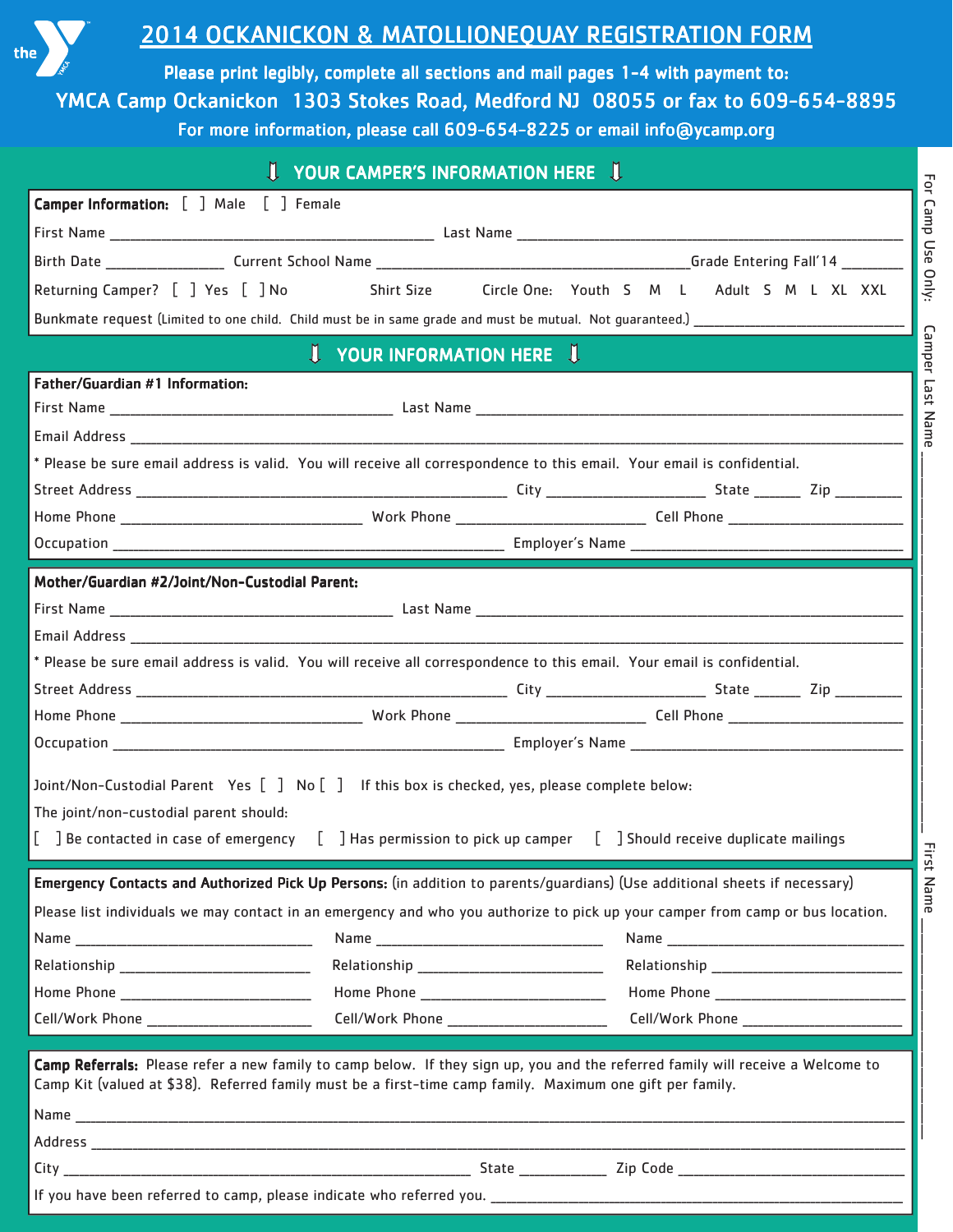| PLEASE PRINT YOUR CAMPER'S NAME BELOW<br>Π<br><b>PAGE 2</b>                 |                                                                                                                        |                                                                                                                                                                                                                                                                                                                                                                           |                   |                                                                                          |                  |                                                  |           |                         |
|-----------------------------------------------------------------------------|------------------------------------------------------------------------------------------------------------------------|---------------------------------------------------------------------------------------------------------------------------------------------------------------------------------------------------------------------------------------------------------------------------------------------------------------------------------------------------------------------------|-------------------|------------------------------------------------------------------------------------------|------------------|--------------------------------------------------|-----------|-------------------------|
| <b>Camper Last Name</b><br><b>First Name</b>                                |                                                                                                                        |                                                                                                                                                                                                                                                                                                                                                                           |                   |                                                                                          |                  |                                                  |           |                         |
| <b>Review Camp</b><br>Programs & Rates                                      |                                                                                                                        | <b>Circle Your Pricing Level.</b><br><b>Select Camp</b><br><b>Select Additional</b><br>Level A used if left blank<br><b>Programs &amp; Dates</b><br><b>Services if Needed</b>                                                                                                                                                                                             |                   |                                                                                          |                  |                                                  |           |                         |
| <b>TRADITIONAL CAMP</b><br><b>PROGRAMS &amp; RATES</b>                      |                                                                                                                        | <b>Tiered Pricing</b><br>Choose your price for traditional camp.<br>Circle your level to the right.                                                                                                                                                                                                                                                                       |                   |                                                                                          |                  | <b>LEVELS</b><br>(Please circle<br>level chosen) | 1<br>week | $\overline{2}$<br>weeks |
| Ockanickon for Boys Overnight<br>Ages 7 to 16                               |                                                                                                                        | The tiered pricing system is an "honor system" designed to<br>make camp more affordable and accessible. Levels B & C<br>A<br>are below the true cost of camp, so we ask that all parents<br>who can afford to pay Level A please do so. All chosen<br>levels are confidential and all children receive the same<br>B<br>great camp experience regardless of level. Larger |                   |                                                                                          |                  |                                                  | \$685     | \$1350                  |
| Matollionequay for Girls Overnight<br>Ages 7 to 16                          |                                                                                                                        |                                                                                                                                                                                                                                                                                                                                                                           |                   |                                                                                          |                  |                                                  | \$660     | \$1300                  |
| Co-ed Overnight<br>Ages 7-16                                                |                                                                                                                        | scholarships are available by applying for needs-based<br>financial assistance. Please circle your tier choice to the<br>right. If no level is circled, Level A is used. Thank you.                                                                                                                                                                                       |                   |                                                                                          |                  | $\mathsf{C}$                                     | \$635     | \$1250                  |
| <b>LEADERSHIP &amp; ADVENTURE</b><br><b>PROGRAMS</b>                        |                                                                                                                        | Rates and brief descriptions below. More information on each program<br>can be obtained by calling 609-654-8225 or at www.ycamp.org.                                                                                                                                                                                                                                      |                   |                                                                                          |                  |                                                  |           |                         |
| Ranger Boots and Boats Trip<br>Ages 14-16                                   |                                                                                                                        | \$1,425 for program. Campers spend 7 days off camp hiking and canoeing.<br>Please see brochure or website for complete description. Limited space available.                                                                                                                                                                                                              |                   |                                                                                          |                  |                                                  |           |                         |
| <b>NEW!</b> Ranger Rocks and Rafts Trip<br>Ages 15-16                       |                                                                                                                        | \$1,600 for program. Campers spend 7 days off camp rock-climbing, rafting and more.<br>Please see brochure or website for complete description. Limited space available.                                                                                                                                                                                                  |                   |                                                                                          |                  |                                                  |           |                         |
| Counselor in Training (CIT)<br>Age 16, completed 10th grade                 |                                                                                                                        | \$2,200 for 5- week program from 6/22-7/25. Limited enrollment accepted.<br>An additional application is required and can be downloaded at www.ycamp.org                                                                                                                                                                                                                  |                   |                                                                                          |                  |                                                  |           |                         |
| Leader in Training (LIT)<br>Age 15, completed 9th grade                     |                                                                                                                        | \$1,830 for 3- week program from 7/27-8/15. Limited enrollment accepted.<br>An additional application is required and can be downloaded at www.ycamp.org                                                                                                                                                                                                                  |                   |                                                                                          |                  |                                                  |           |                         |
|                                                                             | Session 1<br>Session 2<br><b>Session 3</b><br><b>Session 5</b><br><b>Session 4</b><br><b>CAMP PROGRAMS &amp; DATES</b> |                                                                                                                                                                                                                                                                                                                                                                           | Session 6         |                                                                                          |                  |                                                  |           |                         |
| Check box(es) of session(s)<br>you would like to attend                     |                                                                                                                        | $6/22$ to<br>6/27                                                                                                                                                                                                                                                                                                                                                         | $6/29$ to<br>7/11 | $7/13$ to<br>7/25                                                                        | $7/27$ to<br>8/8 | $8/10$ to<br>8/15                                |           | $8/17$ to<br>8/22       |
| Ockanickon for Boys Overnight                                               |                                                                                                                        |                                                                                                                                                                                                                                                                                                                                                                           |                   |                                                                                          |                  |                                                  |           |                         |
| Matollionequay for Girls Overnight                                          |                                                                                                                        |                                                                                                                                                                                                                                                                                                                                                                           |                   |                                                                                          |                  |                                                  |           |                         |
| Co-ed Overnight                                                             |                                                                                                                        |                                                                                                                                                                                                                                                                                                                                                                           |                   |                                                                                          |                  |                                                  |           |                         |
| Ranger Boots and Boats Trip                                                 |                                                                                                                        |                                                                                                                                                                                                                                                                                                                                                                           |                   |                                                                                          |                  |                                                  |           |                         |
| Ranger Rocks and Rafts Trip                                                 |                                                                                                                        |                                                                                                                                                                                                                                                                                                                                                                           |                   |                                                                                          |                  |                                                  |           |                         |
| Counselor in Training (CIT)                                                 |                                                                                                                        | Check for CIT,<br>Sessions 1-3                                                                                                                                                                                                                                                                                                                                            |                   |                                                                                          |                  |                                                  |           |                         |
| Leader in Training (LIT)                                                    |                                                                                                                        | Check for LIT,<br>Sessions 4 & 5                                                                                                                                                                                                                                                                                                                                          |                   |                                                                                          |                  |                                                  |           |                         |
| <b>ADDITIONAL</b><br><b>SERVICES</b>                                        |                                                                                                                        | Session 1                                                                                                                                                                                                                                                                                                                                                                 | <b>Session 2</b>  | <b>Session 3</b>                                                                         | <b>Session 4</b> | <b>Session 5</b>                                 |           | <b>Session 6</b>        |
| Check box(es) of session(s)<br>Must be paid in full at time of registration | <b>RATE</b>                                                                                                            | $6/22$ to<br>$6/27$                                                                                                                                                                                                                                                                                                                                                       | $6/29$ to<br>7/11 | $7/13$ to<br>7/25                                                                        | $7/27$ to<br>8/8 | $8/10$ to<br>8/15                                |           | $8/17$ to<br>8/22       |
| One Week Horseback Riding<br>5 hours in week, minimum age 8                 | \$200                                                                                                                  |                                                                                                                                                                                                                                                                                                                                                                           |                   |                                                                                          |                  |                                                  |           |                         |
| Two Week Horseback Riding<br>10 hours in 2 weeks, minimum age 8             | \$385                                                                                                                  |                                                                                                                                                                                                                                                                                                                                                                           |                   |                                                                                          |                  |                                                  |           |                         |
| Changeover Weekend                                                          | \$250                                                                                                                  | Ses 1 to 2                                                                                                                                                                                                                                                                                                                                                                | Ses 2 to 3        | Ses 3 to 4                                                                               | Ses 4 to 5       |                                                  |           |                         |
| Welcome to Camp Kit                                                         | \$35                                                                                                                   |                                                                                                                                                                                                                                                                                                                                                                           |                   | Check Box to receive Kit. Includes flashlight, water bottle, pen, dog tag and much more! |                  |                                                  |           |                         |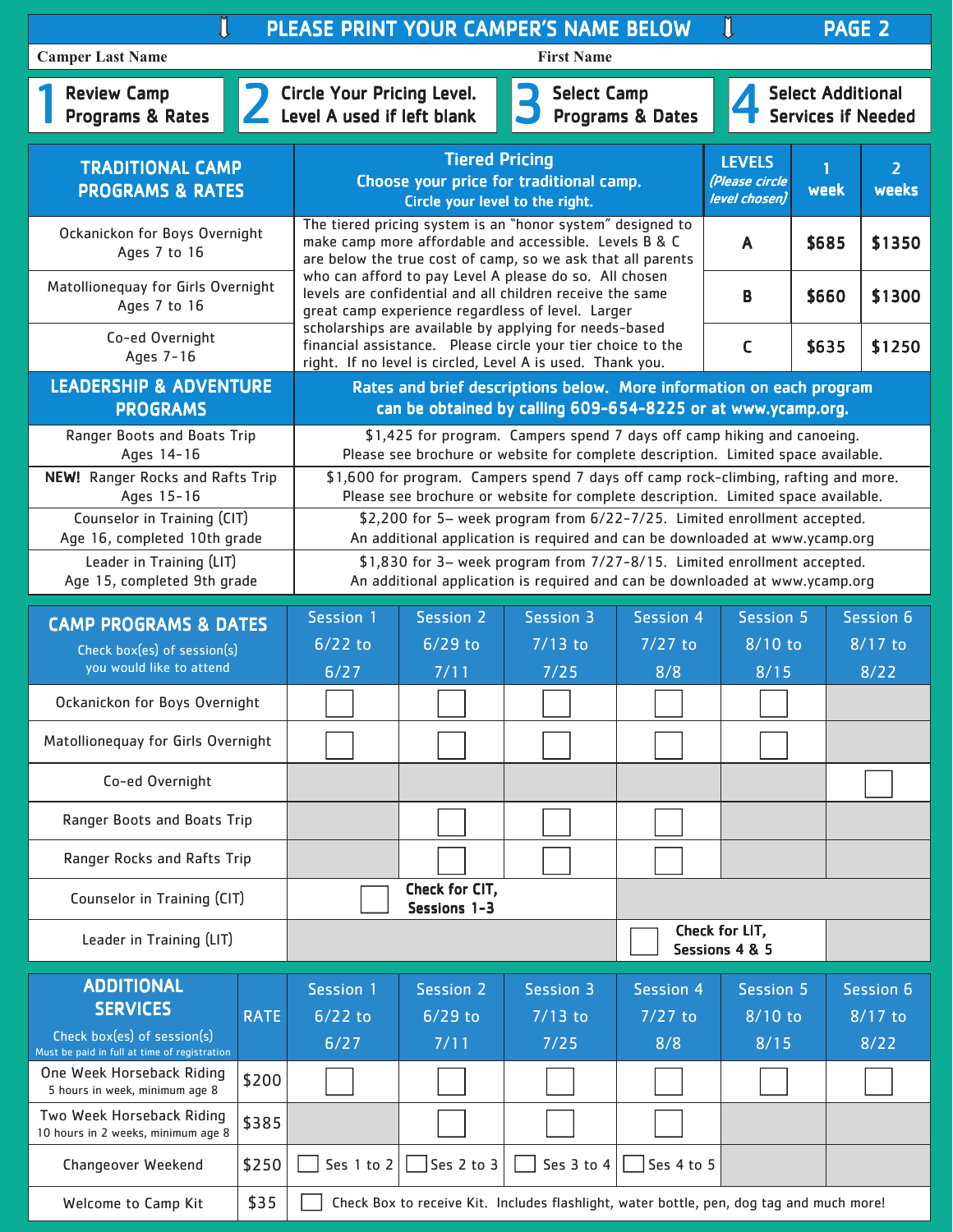| Π<br>PLEASE PRINT YOUR CAMPER'S NAME BELOW<br>PAGE <sub>3</sub>                                                                                                                                                                                                                                                                                                                                                                                                                                                                                                                                                                                                                                                                                                                                                                                                                                                                |  |  |  |  |  |
|--------------------------------------------------------------------------------------------------------------------------------------------------------------------------------------------------------------------------------------------------------------------------------------------------------------------------------------------------------------------------------------------------------------------------------------------------------------------------------------------------------------------------------------------------------------------------------------------------------------------------------------------------------------------------------------------------------------------------------------------------------------------------------------------------------------------------------------------------------------------------------------------------------------------------------|--|--|--|--|--|
| <b>Camper Last Name</b><br><b>First Name</b>                                                                                                                                                                                                                                                                                                                                                                                                                                                                                                                                                                                                                                                                                                                                                                                                                                                                                   |  |  |  |  |  |
| HEALTH HISTORY FORM: Your child may not participate in camp programs without a completed Health History Form.                                                                                                                                                                                                                                                                                                                                                                                                                                                                                                                                                                                                                                                                                                                                                                                                                  |  |  |  |  |  |
| <b>Medical Insurance/Provider Information:</b><br>For Camp Use Only:<br>No<br>You are responsible for any bills incurred<br>for treatment. In the event of an emergency, you may be required to provide a copy of your insurance card.                                                                                                                                                                                                                                                                                                                                                                                                                                                                                                                                                                                                                                                                                         |  |  |  |  |  |
|                                                                                                                                                                                                                                                                                                                                                                                                                                                                                                                                                                                                                                                                                                                                                                                                                                                                                                                                |  |  |  |  |  |
|                                                                                                                                                                                                                                                                                                                                                                                                                                                                                                                                                                                                                                                                                                                                                                                                                                                                                                                                |  |  |  |  |  |
|                                                                                                                                                                                                                                                                                                                                                                                                                                                                                                                                                                                                                                                                                                                                                                                                                                                                                                                                |  |  |  |  |  |
|                                                                                                                                                                                                                                                                                                                                                                                                                                                                                                                                                                                                                                                                                                                                                                                                                                                                                                                                |  |  |  |  |  |
|                                                                                                                                                                                                                                                                                                                                                                                                                                                                                                                                                                                                                                                                                                                                                                                                                                                                                                                                |  |  |  |  |  |
| Camper Last Name<br>Immunization History: Please Check Box and Submit Immunization History by June 2, 2014.<br>I certify that all of my child's immunizations are up to date. Further, I agree to submit to Camp my child's immunization<br>history prior to June 2, 2014 as required by the NJ Department of Health.<br><b>General Health History:</b><br>Does the camper have any allergies? $\Box$ Yes<br>No If checked yes, please list allergy and symptoms _____________                                                                                                                                                                                                                                                                                                                                                                                                                                                 |  |  |  |  |  |
| My camper eats a regular diet<br>Please describe:<br>My camper is a vegetarian<br>My camper has special food needs                                                                                                                                                                                                                                                                                                                                                                                                                                                                                                                                                                                                                                                                                                                                                                                                             |  |  |  |  |  |
| I have reviewed the activities of the camp, and my camper can participate without restrictions/adaptations. $\Box$ Yes<br>No                                                                                                                                                                                                                                                                                                                                                                                                                                                                                                                                                                                                                                                                                                                                                                                                   |  |  |  |  |  |
| If answered no, please explain ___________                                                                                                                                                                                                                                                                                                                                                                                                                                                                                                                                                                                                                                                                                                                                                                                                                                                                                     |  |  |  |  |  |
| Check Yes or No for each statement below.<br>No<br>Yes  <br>Yes<br>No<br>11. Had/has fainting/dizziness?<br>1. Ever been hospitalized?<br>L<br>[<br>12. Had mononucleosis during past 12 months?<br>2. Ever had surgery?<br>Ţ<br>3. Have recurrent/chronic illnesses?<br>13. Female- have/has issue with periods/menstruation?<br>14. Have/has problems with diarrhea/constipation?<br>4. Had a recent infectious disease?<br>5. Had a recent injury?<br>15. Have/has skin problems?<br>׀<br>׀׀<br>6. Had/has asthma/shortness of breath?<br>16. Been treated for ADD or AD/HD?<br>7. Had/has diabetes?<br>17. Been treated for emotional difficulties?<br>/.  Had/has diabetes?<br>8.  Had/has seizures?<br>9.  Wear glasses or protective eyewear?<br>18. Been treated for eating disorder?<br>Ţ<br>19. Had a significant recent life event?<br>20. Traveled outside the country in past 9 months?<br>10. Had/has headaches? |  |  |  |  |  |
| First Name<br>On an additional sheet of paper, please explain any "Yes" answers, noting the number of the question(s). For travel outside<br>country, please list the name(s) of the country and dates of travel.                                                                                                                                                                                                                                                                                                                                                                                                                                                                                                                                                                                                                                                                                                              |  |  |  |  |  |
| Medication: Please note that, as required by law, all prescriptions and over-the-counter medications must be in original<br>container and have complete instructions from doctor. Please see Parent Handbook for additional medical information/policies.                                                                                                                                                                                                                                                                                                                                                                                                                                                                                                                                                                                                                                                                      |  |  |  |  |  |
| Will your child need any medication at camp?     Yes     No If yes, please complete information below. Use additional<br>sheets as necessary to provide camp with complete information.                                                                                                                                                                                                                                                                                                                                                                                                                                                                                                                                                                                                                                                                                                                                        |  |  |  |  |  |
| Name of Medication<br>Reason for taking<br>When and how it is given<br>Amount or dose given                                                                                                                                                                                                                                                                                                                                                                                                                                                                                                                                                                                                                                                                                                                                                                                                                                    |  |  |  |  |  |
|                                                                                                                                                                                                                                                                                                                                                                                                                                                                                                                                                                                                                                                                                                                                                                                                                                                                                                                                |  |  |  |  |  |
| Health Care Authorization: Please read carefully and sign and date below.                                                                                                                                                                                                                                                                                                                                                                                                                                                                                                                                                                                                                                                                                                                                                                                                                                                      |  |  |  |  |  |
| The health history is correct and accurately reflects the health status of the camper to whom it pertains. The person described has<br>The mission to participate in all camp actuality ferroes the shoted. If you be permission to the physical selected by the camp revisions of the physical sected in an emergency situations. If I cannot be reached in an emerg                                                                                                                                                                                                                                                                                                                                                                                                                                                                                                                                                          |  |  |  |  |  |
| Date and the contract of the contract of the contract of the contract of the contract of the contract of the contract of the contract of the contract of the contract of the contract of the contract of the contract of the c                                                                                                                                                                                                                                                                                                                                                                                                                                                                                                                                                                                                                                                                                                 |  |  |  |  |  |

Print Name of Parent or Guardian \_\_\_\_\_\_\_\_\_\_\_\_\_\_\_\_\_\_\_\_\_\_\_\_\_\_\_\_\_\_\_\_\_\_\_\_\_\_\_\_\_\_\_\_\_\_\_\_\_\_\_\_\_\_\_\_\_ Camper Name \_\_\_\_\_\_\_\_\_\_\_\_\_\_\_\_\_\_\_\_\_\_\_\_\_\_\_\_\_\_\_\_\_\_\_\_\_\_\_\_\_\_\_\_\_\_\_\_\_\_\_\_\_